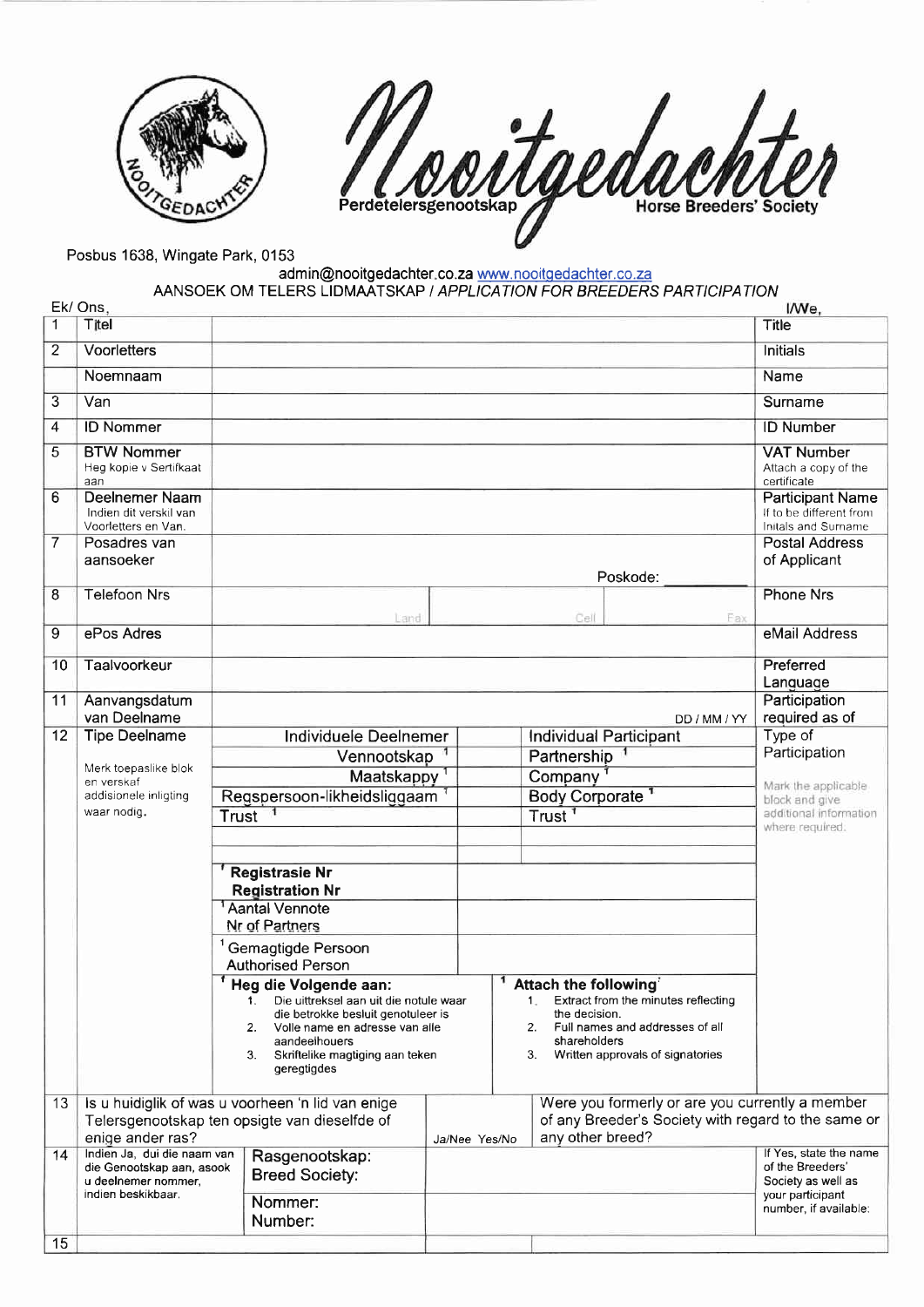| 16. PLAAS NAAM: |  |
|-----------------|--|
|                 |  |

FARM NAME:

| 17. DORP OF STAD NAASTE AAN U PLAAS:                                                                                                                                                                                                                |
|-----------------------------------------------------------------------------------------------------------------------------------------------------------------------------------------------------------------------------------------------------|
| TOWN OR CITY NEAREST TO YOUR FARM:                                                                                                                                                                                                                  |
|                                                                                                                                                                                                                                                     |
| MELD DIE POSADRES WAARHEEN U KORRESPONDENSIE GESTUUR MOET WORD:<br>POSTAL ADDRESS WHERE YOUR CORRESPONDENCE MUST BE SENT TO:                                                                                                                        |
| <b>18. ADRESLYN 1/ADDRESS LINE 1</b>                                                                                                                                                                                                                |
|                                                                                                                                                                                                                                                     |
|                                                                                                                                                                                                                                                     |
| <b>19. ADRESLYN 2/ADDRESS LINE 2</b>                                                                                                                                                                                                                |
|                                                                                                                                                                                                                                                     |
| <b>20. ADRESLYN 3/ADDRESS LINE 3</b>                                                                                                                                                                                                                |
|                                                                                                                                                                                                                                                     |
| <b>21. POSKODE:/POSTAL CODE:</b><br>11111                                                                                                                                                                                                           |
| TELEFOON NOMMER:/TELEPHONE NUMBER:                                                                                                                                                                                                                  |
| FAKS:/FAX: ( )( )<br>SEL:/CELL: And the set of the set of the set of the set of the set of the set of the set of the set of the set of the set of the set of the set of the set of the set of the set of the set of the set of the set of the set o |
| 22. E-POS ADRES:/E-MAIL ADDRESS:<br>$\circledcirc$                                                                                                                                                                                                  |
| 23. GPS KOöRDINATE (indien beskikbaar):<br><b>GPS CO-ORDINATES (if available):</b>                                                                                                                                                                  |
| 24. MY KEUSE VIR KUDDEKENMERKE IS: Verstrek asb. ses (6) kombinasies in orde van voorkeur.<br>MY CHOICE FOR HERD DESIGNATION MARKS ARE: Please supply six (6) combinations in order of preference.                                                  |
| A) $1 - 1 - 1 - 1$<br>B)<br>C)<br>$I = I - I - I - I$<br>$1$ $1$ $1$ $1$ $1$                                                                                                                                                                        |
| D)<br>E)<br>$F$ )<br>$1$ $1$ $1$ $1$ $1$<br>$1 \quad 1 \quad 1 \quad 1 \quad 1$<br>11111                                                                                                                                                            |
|                                                                                                                                                                                                                                                     |
|                                                                                                                                                                                                                                                     |

25. SLEGS VIR STOETTELERS: MY/ONS KEUSE vlR KUDDENAAM(VOORVOEGSEL) lS: FOR STUD BREEDERS ONLY: MY/OUR CHOICE FOR A HERD NAME (PREFIX) !S:

(Verstrek asb. ses (6) keuses in orde van voorkeur.) (Please supply six (6) combinations in order of preference.) (Name van dorpe en stede word nie toegelaat nie./Names of towns and cities are not allowed.)

## VOORVOEGSEUPREFIX

|  | $E$ ) $I = I - I - I - I - I - I - I - I - I - I - I - I - I - I - I - I - I - I$ |  |  |  |  |  |  |  |  |
|--|-----------------------------------------------------------------------------------|--|--|--|--|--|--|--|--|
|  |                                                                                   |  |  |  |  |  |  |  |  |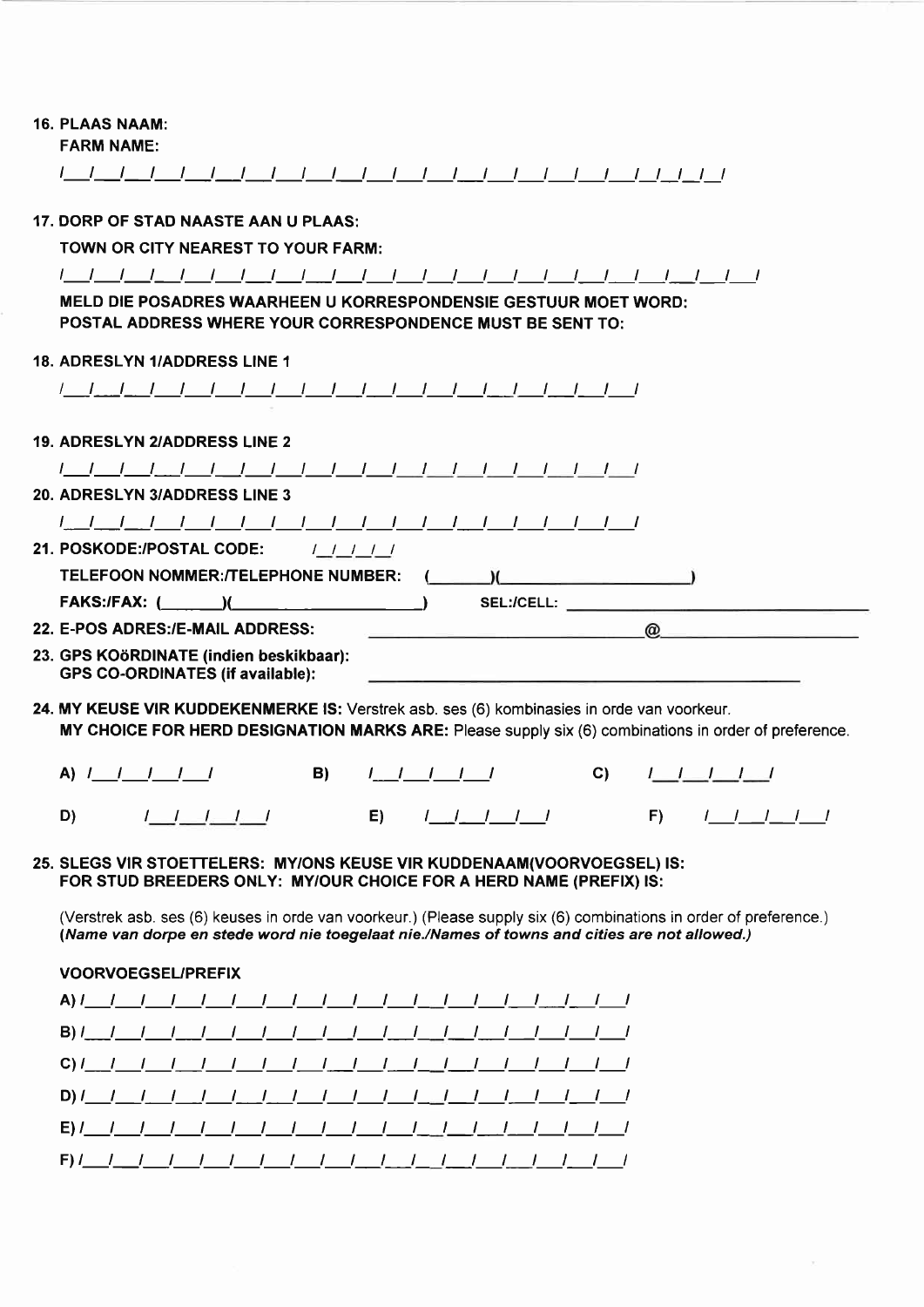## 26. PAYMENT:/BETALING:

(Venrys asb na Genootskap en Stamboek fooie soos uiteengesit op die webblad onder Society Downloads Bank besonderhede is ook daarop beskikbaar)

(Please refer to Genootskap en Stamboek fooie as set out on the webpage under Society Downloads. Banking details is available on the same form.)

GEBOORTEKENNISGEWING / RIRTH NOTIFICATION . (Geboortekennisgewings is beskikbaar op webblad www.nooitgedachter.co.za onder Breeders Downloads ./Birth Notifications are available on the webpage www.nooitqedachter.co.za under Breeder Downloads.)

EK ONDERNEEM OM MY AAN DIE BEPALINGE IN DlE GRONDWET EN DIE RE6LS, REGULASIES EN VERORDENINGE VAN SA STAMBOEK EN DIE NOOITGEDACHTER PERDETELERSGENOOTSKAP TE ONDERWERP. I AGREE TO OBSERVE AND BE BOUND BY THE CONSTITUTION AND THE RULES, REGULATIONS AND BYE-LAWS OF SA STUD BOOK AND THE NOOITGEDACHTER HORSE BREEDERS SOCIETY.

| <b>ONDERTEKEN TE</b> | <b>HIERDIE</b> | <b>DAG VAN</b> |    |
|----------------------|----------------|----------------|----|
| <b>SIGNED AT</b>     | THIS           | DAY OF         | 20 |

HANDTEKENING VAN APPLIKANT OF GEVOLMAGTIGDE SIGNATURE OF APPLICANT OR AUTHORISED PERSON

HANDTEKENING VAN GENOOTSKAP SIGNATURE OF SOCIETY

## PADBESKRYWING VAN NAASTE DORP NA PLAAS WAAR DIERE AANGEHOU WORD OF GPS KOÖRDINATE: ROAD DIRECTIONS TO FARM WHERE CATTLE ARE HELD OR GPS CO-ORDINATES:

SKETS ASB 'N PADKAART OM U PLAAS TE BEREIK:/PLEASE DRAW A ROADMAP TO REACH YOUR FARM: